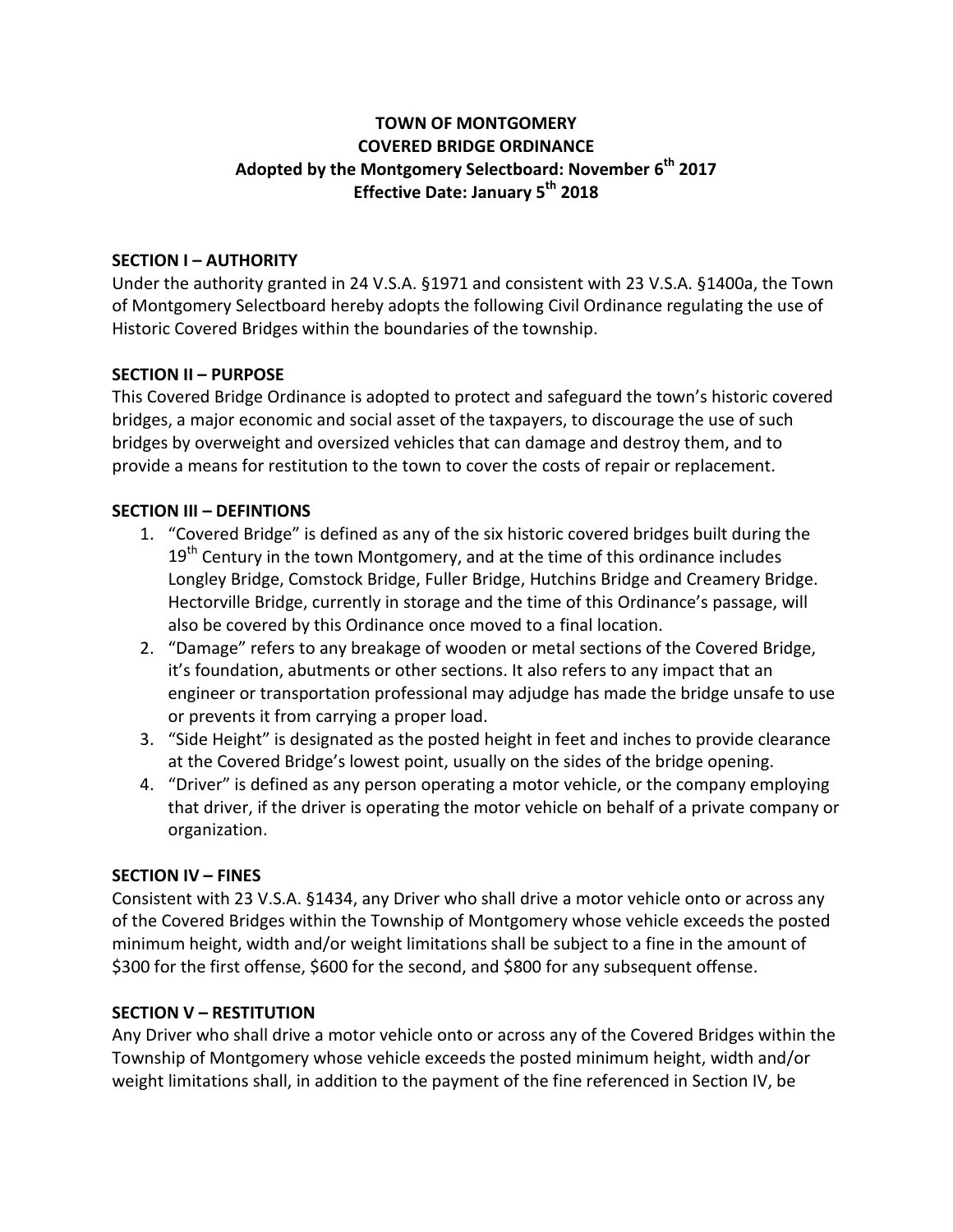subject and pay the full cost of restoring the damaged bridge to its condition prior to the violation.

#### **SECTION VI – FAILURE TO PAY**

Should any Driver or Person shall be found in violation of this Ordinance and not pay the fine required in Section IV and/or shall not pay the restitution required in Section V, the Town of Montgomery shall be authorized to enjoin or place liens on property or other assets to satisfy the obligation.

#### **SECTION VI – SIGNS**

The Town of Montgomery Roads Department is directed to ensure that adequate signage is maintained showing the height, width and weight limitations of each bridge, and warning potential violators of the fines and penalties provided by this ordinance.

#### **SECTION VII—EFFECTIVE DATE**

This ordinance shall become effective no earlier than sixty (60) days after its adoption by the Selectboard. If a petition is filed under 24 V.S.A. § 1973, that statute shall govern the taking effect of this Ordinance.

#### **SECTION IIX—SEVERABILITY**

If any section of this Ordinance is held by a court of competent jurisdiction to be invalid, such finding shall not invalidate any other part of this Ordinance.

\_\_\_\_\_\_\_\_\_\_\_\_\_\_\_\_\_\_\_\_\_\_\_\_\_\_\_\_ \_\_\_\_\_\_\_\_\_\_\_\_\_\_\_\_\_\_\_\_\_\_\_\_\_\_\_\_\_

\_\_\_\_\_\_\_\_\_\_\_\_\_\_\_\_\_\_\_\_\_\_\_\_\_\_\_\_ \_\_\_\_\_\_\_\_\_\_\_\_\_\_\_\_\_\_\_\_\_\_\_\_\_\_\_\_\_

Board of Selectman Town of Montgomery

\_\_\_\_\_\_\_\_\_\_\_\_\_\_\_\_\_\_\_\_\_\_\_\_\_\_\_\_

Charlie Hancock, Chairman Darren Drevik, Vice Chairman

Mark Brouillette Colin Sorenson

Jacob Rascusin

|         | Montgomery Town Clerk's Office received for record this | day of | , A.D., |
|---------|---------------------------------------------------------|--------|---------|
| 2017 at | P.M. Attest:                                            |        |         |